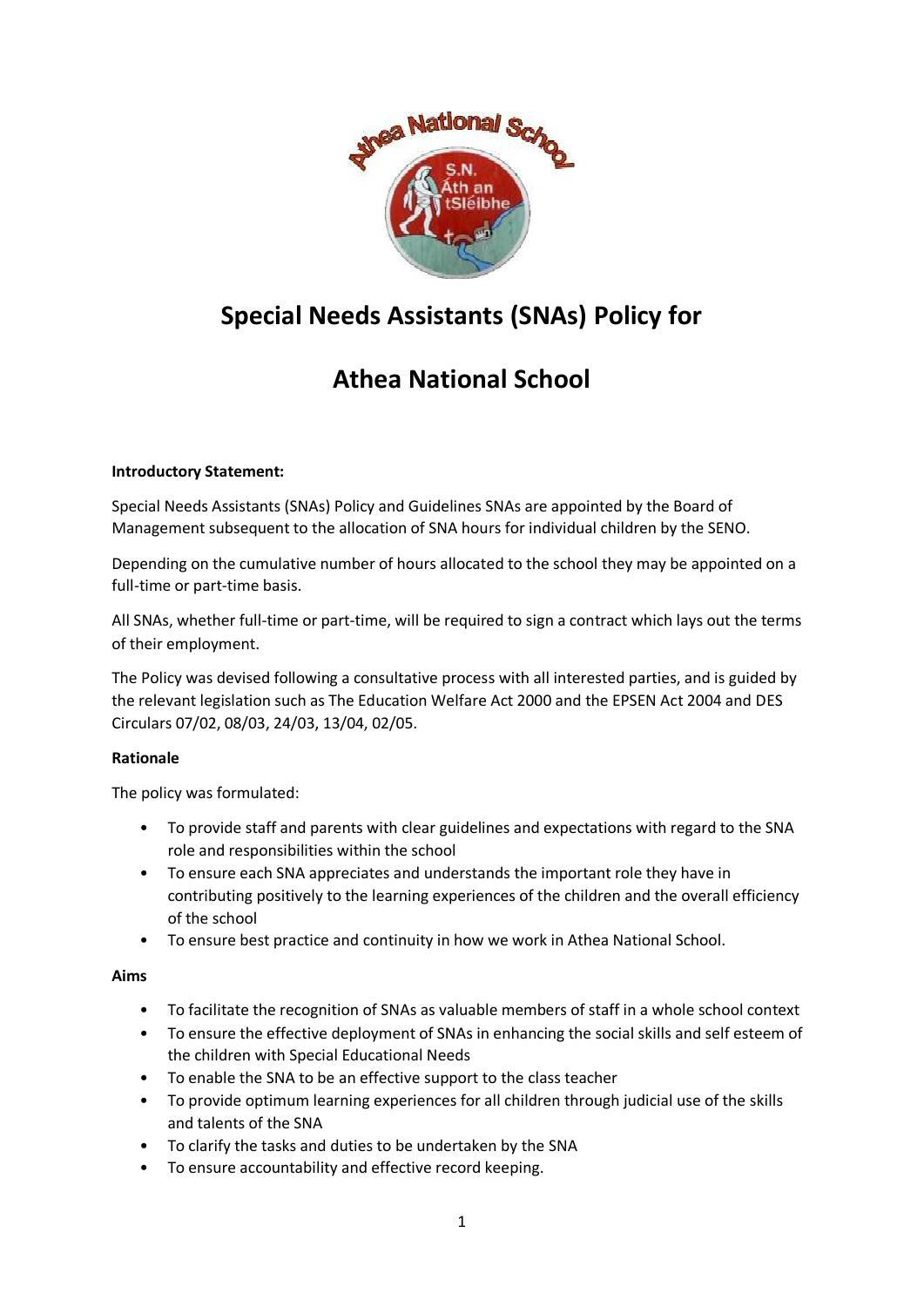# **Staff Roles**

The Principal has responsibility for:

- Assigning role specific and child specific tasks to the SNA in association with the class teacher
- Co-ordinating the integration and devising the role profile of the SNA
- Monitoring the effectiveness of the SNAs contribution to the needs of designated children
- Promoting in-service training. The Board of Management may fund or part-fund this professional development.
- Managing areas of conflict which may arise, with the assistance of the Deputy Principal.

# **Special Educational Teachers**

• Assume responsibility for paperwork for pupils with access to SNA's in consultation with all relevant parties including the parents, SNA, class teacher and principal.

#### **Class Teachers**

- Ensure SNA support is available for those who need it in a class situation and identify the appropriate tasks to be completed by the SNAs
- Provide a suitable seating arrangement for the SNA and child in the mainstream setting
- Collaborate with the SNA with regard to planning and timetabling
- Devise a list of classroom tasks to be undertaken by the SNA when time is available e.g. Staff meetings, 10 minutes before/after school, etc.

#### **SNAs**

- There are 7.33 SNAs presently employed in the school. They are considered an important part of the school team and carry out duties of a non teaching nature.
- The SNA always works under the direction of the class teacher or Principal
- The teacher plans lessons and directs learning. The SNA provides support in assisting the pupil to access the curriculum.
- The SNA should be familiar with all relevant school policies, in particular the school Code of Behaviour and Child Protection guidelines.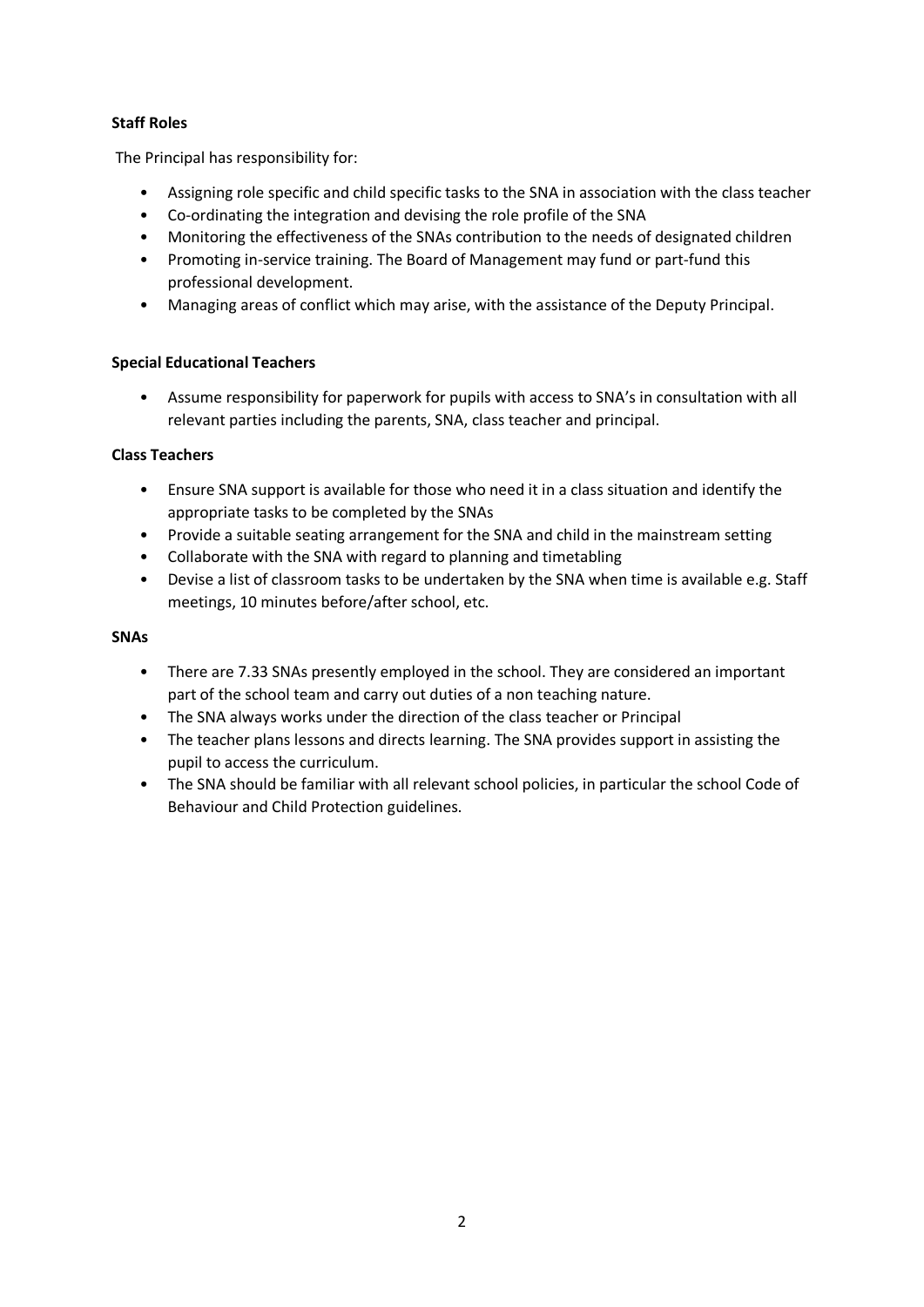# **Guidelines for Special Needs Assistants**

| <b>Hours of Work</b>                      | The full time SNA is expected to work 32 hours per week and<br>$\bullet$<br>the part-time SNA is expected to work the number of hours<br>outlined by the NCSE. In addition 12 additional days per year<br>outside of the normal school year must be worked. These days<br>are at the discretion of the Board of Management in<br>consultation with the Principal and SNAs.                                                                                                                                                                                                                                                                                                                                       |
|-------------------------------------------|------------------------------------------------------------------------------------------------------------------------------------------------------------------------------------------------------------------------------------------------------------------------------------------------------------------------------------------------------------------------------------------------------------------------------------------------------------------------------------------------------------------------------------------------------------------------------------------------------------------------------------------------------------------------------------------------------------------|
| Confidentiality                           | Due discretion is expected in all matters of a confidential<br>$\bullet$<br>nature.                                                                                                                                                                                                                                                                                                                                                                                                                                                                                                                                                                                                                              |
| <b>Times and Timetables</b>               | SNAs will be given a timetable by the Principal at the start of<br>the year. SNAs break time outlined on their individual<br>timetables.<br>As part of the SNA contract, SNAs are required to spend ten<br>$\bullet$<br>minutes each morning and evening preparing, tidying and<br>organising the classroom. SNAs also work 12 days outside the<br>school calendar at the discretion of the Board of Management<br>and Principal. This is on a pro rata basis for parttime SNAs.<br>Class teacher will give the SNA a copy of class timetable also<br>$\bullet$<br>pointing out where the child will work with class or at own<br>level during the day. Suitable times for time-outs will also be<br>identified. |
| <b>Planning and Reporting</b>             | SNA should document and record any incidents where the care<br>needs of the child are evident.<br>A copy of the SET's IEP should be given to the Teacher,<br>$\bullet$<br>Principal and SNA.<br>Time for the teacher to meet with the SNA re. planning should<br>be organised regularly. Teacher should outline expectations for<br>child and SNA.<br>SNA must refer all matters on curriculum, classroom<br>management, discipline or incidents of concerns etc. to the<br>classroom teacher                                                                                                                                                                                                                    |
| Level and type of<br>classroom Assistance | Information received on children, and observations made in<br>classrooms, need to be handled sensitively and carefully<br>The focus will be on an "Enabling mode" and avoiding the<br>"Velcro mode"<br>Avoid over-talking and providing a 'running commentary' of<br>what to do next - this allows the child to concentrate and think<br>independently                                                                                                                                                                                                                                                                                                                                                           |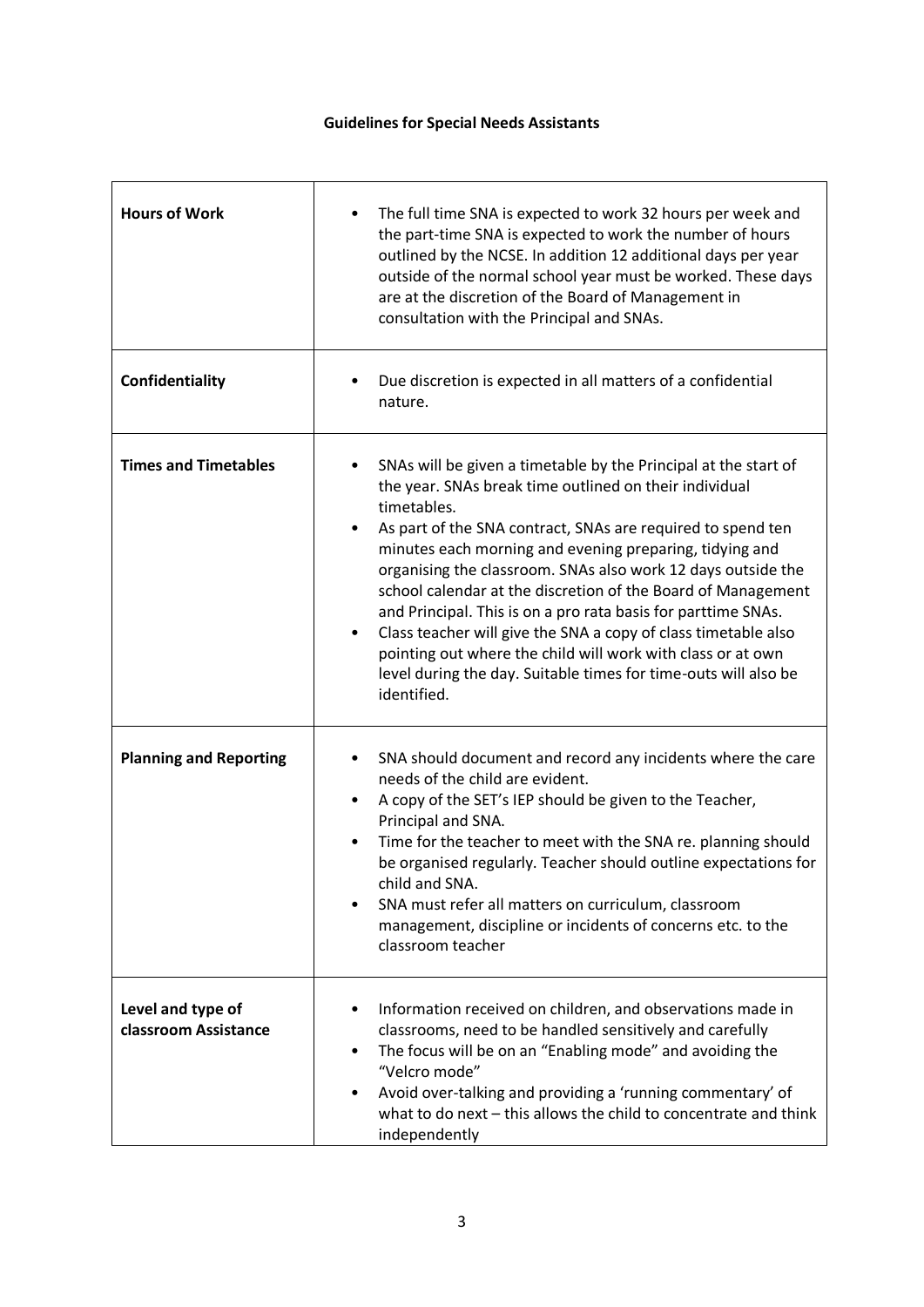|                         | Explain how to do tasks but avoid giving the solution to a task<br>or problem. Instead encourage the child come up with the<br>answer by questioning and prompting.                                                                                                                                                                                                                                                                                                                                                                                                                                                                                                                                                                                                                                                                                                                                                                                                                                                |
|-------------------------|--------------------------------------------------------------------------------------------------------------------------------------------------------------------------------------------------------------------------------------------------------------------------------------------------------------------------------------------------------------------------------------------------------------------------------------------------------------------------------------------------------------------------------------------------------------------------------------------------------------------------------------------------------------------------------------------------------------------------------------------------------------------------------------------------------------------------------------------------------------------------------------------------------------------------------------------------------------------------------------------------------------------|
| <b>Physical contact</b> | Try to have as little physical contact as possible, if the child's<br>attention is required, place a hand lightly on the child's<br>shoulder<br>Physical contact may be required to protect a pupil from harm<br>to themselves or others<br>Help where necessary with changing for PE etc. while<br>٠<br>encouraging independence<br>Actions of affection from a child towards an SNA should be<br>handled sensitively but also appropriately<br>To carry out some activities, an SNA may need to guide the<br>child's body. This should be done by gently touching the<br>shoulder, back, arms, hands or lower leg only.                                                                                                                                                                                                                                                                                                                                                                                          |
| <b>Parental contact</b> | SNAs are encouraged to build a positive relationship based on<br>trust with the parents of children with SEN<br>If required at the end of the school day, escort the child to the<br>school gate and greet the parent<br>It is helpful to chat about how the day went or upcoming<br>$\bullet$<br>events but do not pass on information regarding child's<br>educational progress<br>Parents with questions, requests or concerns regarding school<br>policy or practice should be referred directly to the class<br>teacher or the Principal. This applies to direct face- to face<br>communication or indirect telephone communication. Parents<br>should contact teachers for information on the child's<br>progress.<br>It is not appropriate for parents to have a private phone<br>number of a member of staff or to contact the SNA outside of<br>school hours<br>If there are any minor incidents put a note in the homework<br>$\bullet$<br>diary. Any major incidents should be reported to the teacher. |
| <b>Seating</b>          | A SNA should only sit with a child with SEN when and where<br>deemed necessary by the class teacher                                                                                                                                                                                                                                                                                                                                                                                                                                                                                                                                                                                                                                                                                                                                                                                                                                                                                                                |
| <b>Arrangements</b>     | Allow some time during day where child doesn't have SNA<br>sitting with him<br>Avoid blocking view of another child<br>SNA should also have their own chair and table not beside the<br>child                                                                                                                                                                                                                                                                                                                                                                                                                                                                                                                                                                                                                                                                                                                                                                                                                      |
| Supervision             | Supervise pupils from a distance if possible                                                                                                                                                                                                                                                                                                                                                                                                                                                                                                                                                                                                                                                                                                                                                                                                                                                                                                                                                                       |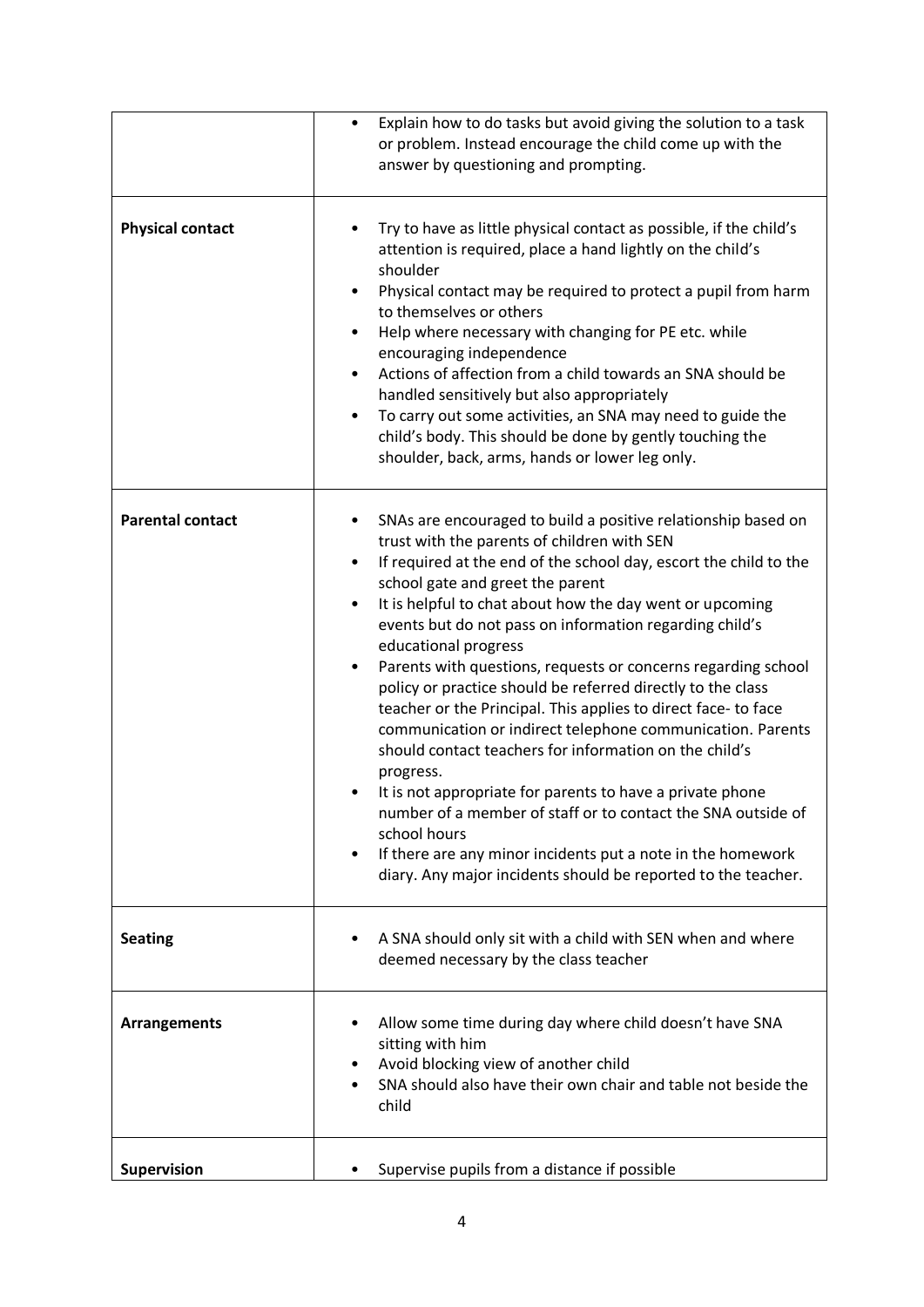|                         | Supervision in the yard should promote social interaction and<br>٠<br>inclusion. After lunch SNA should assist pupils to form a line on<br>the yard.<br>The SNA should never supervise alone in the classroom. If the<br>class teacher leaves the room at any stage, the classroom door<br>should remain open and the neighbouring teacher should be<br>requested to supervise the class until the teacher returns.<br>Be mindful of danger of a child absconding.                                                                                                                                                                                                                                                                                                                                                                                                                                                                                                          |
|-------------------------|-----------------------------------------------------------------------------------------------------------------------------------------------------------------------------------------------------------------------------------------------------------------------------------------------------------------------------------------------------------------------------------------------------------------------------------------------------------------------------------------------------------------------------------------------------------------------------------------------------------------------------------------------------------------------------------------------------------------------------------------------------------------------------------------------------------------------------------------------------------------------------------------------------------------------------------------------------------------------------|
| <b>Timeout Sessions</b> | Time out sessions should follow a specific timetable to be most<br>effective. The content should be worked out with the help<br>from Physiotherapists and/or Occupational Therapist in<br>conjunction with the teacher and a specific programme should<br>be followed.<br>Teacher should be informed of what's happening and of<br>$\bullet$<br>progress being made<br>Working one to one is best when helping a child to learn a new<br>$\bullet$<br>skill/game however working in pairs or with a small group may<br>develop social skills, inclusion and teamwork. Due to short<br>span of concentration timeouts are necessary daily and should<br>last 10 minutes                                                                                                                                                                                                                                                                                                      |
| <b>Medication</b>       | School procedures for the administration of medicines should<br>be understood and followed at all times<br>Written parental consent is required and should be checked<br>Administer medication discreetly in the classroom<br>$\bullet$<br>Only prescribed medication should be given<br>Store all medicines appropriately in line with our Health and<br>$\bullet$<br>Safety Policy.                                                                                                                                                                                                                                                                                                                                                                                                                                                                                                                                                                                       |
| <b>Relevant work</b>    | SNAs work under the guidance of the classroom teacher and should<br>not be left in sole charge of a pupil or class. They may however work<br>on their own with children provided that the work in question has been<br>allocated by the class teacher.<br>Work may include any of the following:<br>Preparation and tidying up of classrooms<br>Assisting school children to board and alight from school buses.<br>٠<br>Where necessary travel as escort during school hours on school<br>buses may be required.<br>Special assistance as necessary for children with particular<br>٠<br>difficulties e.g. helping special needs pupils with typing,<br>writing, computers or other use of equipment<br>Assisting children to stay on task, follow classroom procedures<br>$\bullet$<br>and interact appropriately<br>Assisting children in establishing and maintaining a consistent<br>routine<br>Assisting children to build self-esteem and to develop<br>independence |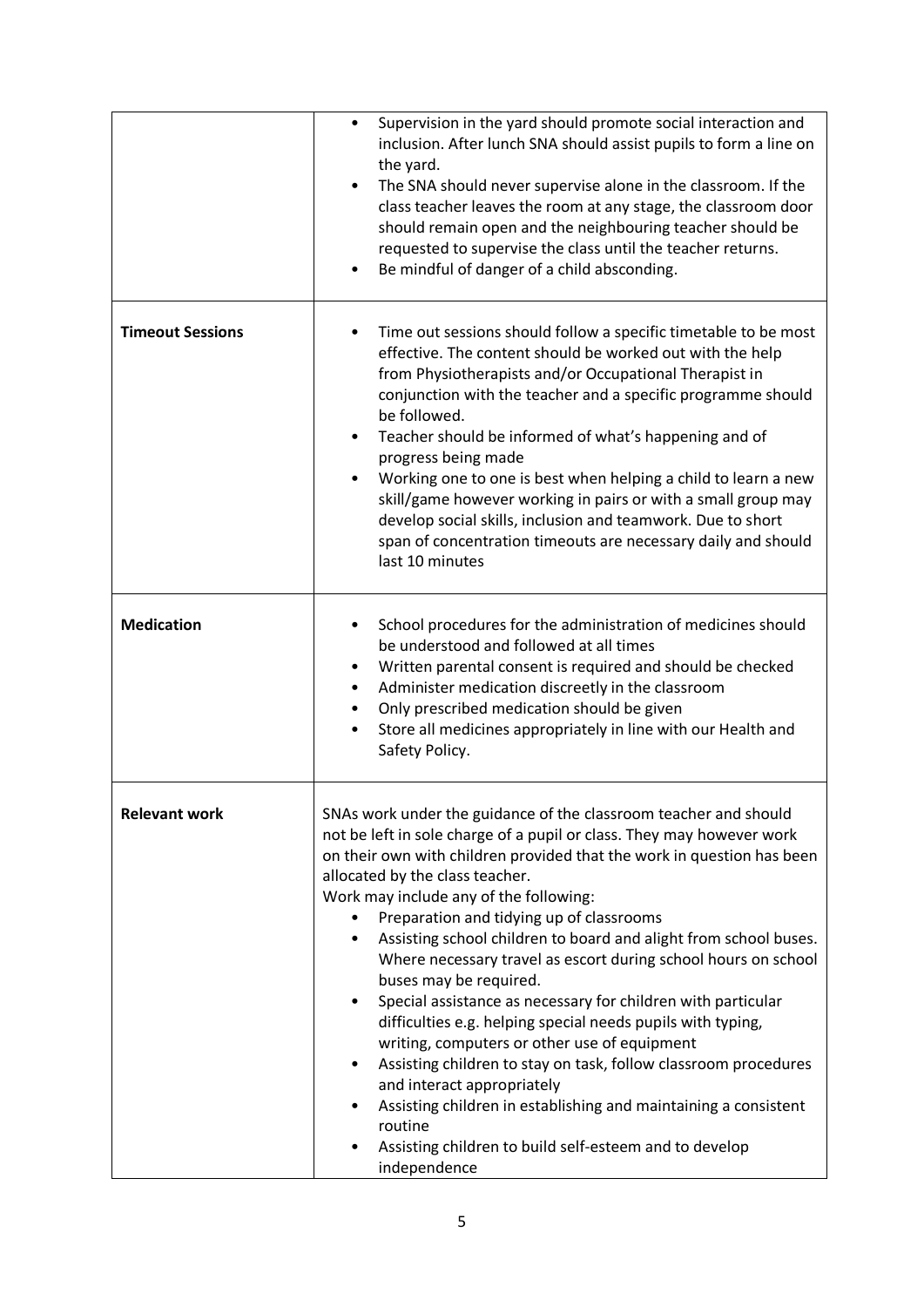|                       | $\bullet$<br>٠<br>٠<br>٠<br>٠<br>٠<br>٠ | Assistance with clothing, feeding, toileting and general hygiene<br>and being mindful of health and safety needs of the pupil.<br>Assistance with accessing the curriculum as far as is possible<br>for children with SEN<br>Assisting on out-of-school visits, walks, examinations and<br>similar activities.<br>Accompanying and supervising their assigned pupil on<br>swimming outings<br>Where direct assistance is needed to change into swimming<br>gear, specific parental consent must be received in writing.<br>Promoting the importance of personal hygiene and report any<br>difficulties to the class teacher.<br>Assisting the teachers in the supervision of pupils during<br>assembly, recreation and dispersal from the classroom for one<br>reason or another.<br>Accompanying individuals or small groups who may have to be<br>withdrawn temporarily from the classroom for one reason or<br>another.<br>General assistance to the class teachers, under the direction of<br>the Principal, with duties of a non-teaching nature. (Special<br>needs assistants may not act as either substitute or temporary<br>teachers. In no circumstances may they be left in sole charge of<br>a class or group of children).<br>Participation with school improvement planning, where<br>appropriate, and cooperation with any such changes with<br>policies and practices arising from the school improvement<br>process.<br>Engagement with parents of special needs pupils in both<br>formal and informal structures as required and directed by<br>school management.<br>The encouragement of good attendance and punctuality<br>Acting as a positive role model for the children in their care<br>Other duties appropriate to the grade as may be determined<br>by the needs of the pupils and the school from time to time.<br>Special Needs Assistants may be re-assigned to other work<br>appropriate to the grade when special needs pupils are absent<br>or when particular urgent work demands arise. |
|-----------------------|-----------------------------------------|-----------------------------------------------------------------------------------------------------------------------------------------------------------------------------------------------------------------------------------------------------------------------------------------------------------------------------------------------------------------------------------------------------------------------------------------------------------------------------------------------------------------------------------------------------------------------------------------------------------------------------------------------------------------------------------------------------------------------------------------------------------------------------------------------------------------------------------------------------------------------------------------------------------------------------------------------------------------------------------------------------------------------------------------------------------------------------------------------------------------------------------------------------------------------------------------------------------------------------------------------------------------------------------------------------------------------------------------------------------------------------------------------------------------------------------------------------------------------------------------------------------------------------------------------------------------------------------------------------------------------------------------------------------------------------------------------------------------------------------------------------------------------------------------------------------------------------------------------------------------------------------------------------------------------------------------------------------------------------------------------------------------------------|
| <b>Staff Meetings</b> |                                         | SNAs may be required to attend Staff Meetings when issues of<br>relevance to their own particular work are up for discussion. The<br>Principal will have a structured staff meeting with the SNAs at least<br>once per term. On days of In-Service ancillary, SNAs may be required to<br>attend school to complete tasks laid out by class teachers/Principal.                                                                                                                                                                                                                                                                                                                                                                                                                                                                                                                                                                                                                                                                                                                                                                                                                                                                                                                                                                                                                                                                                                                                                                                                                                                                                                                                                                                                                                                                                                                                                                                                                                                              |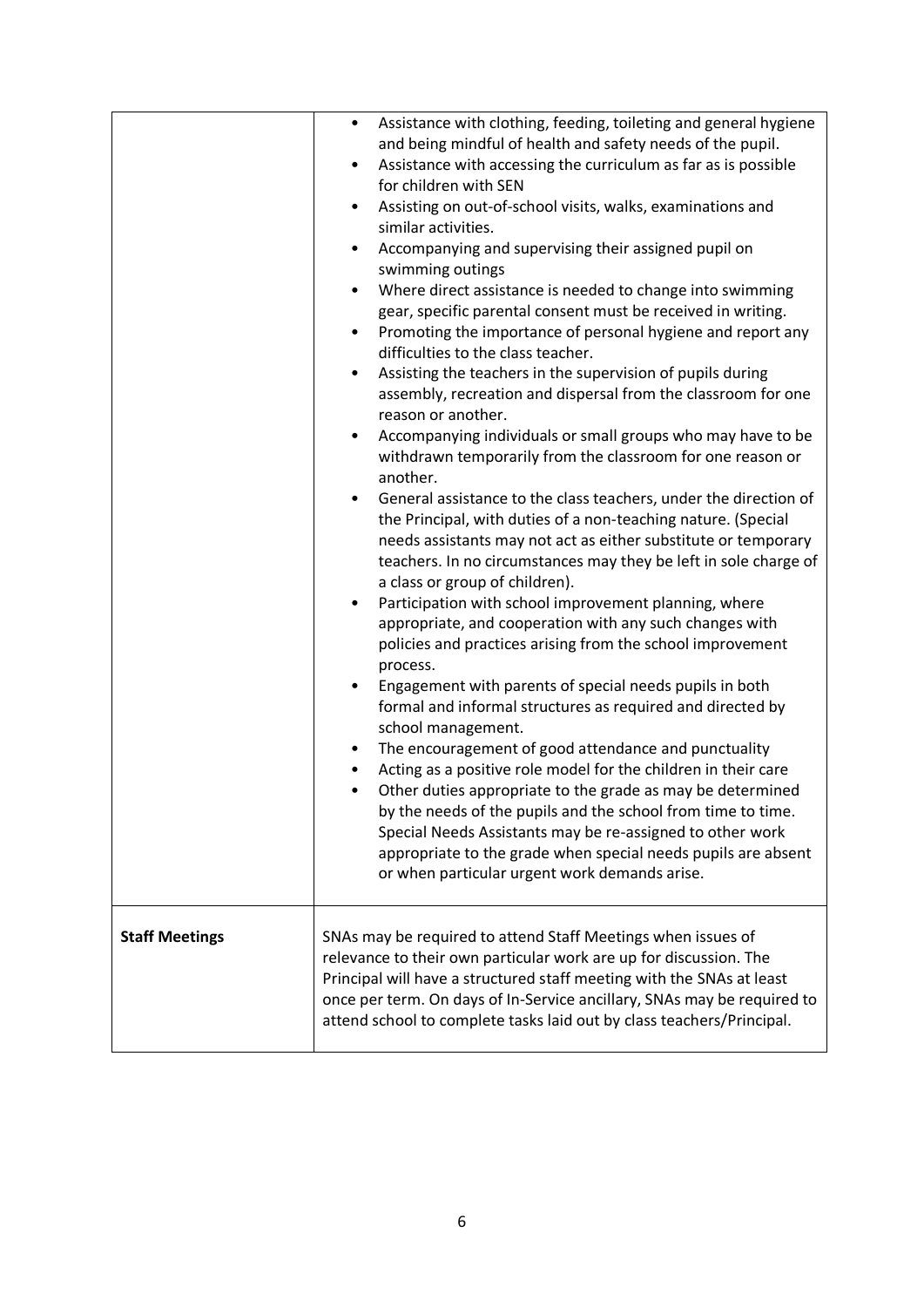#### **Developing the Role of the SNA**

- It is the teacher's responsibility to ensure that the SNA is clear about where help is needed. Planning together is essential
- It is also the teacher's responsibility to affirm and outwardly value the role of the SNA
- Daily diaries or diaries recording significant events are essential
- An atmosphere of mutual understanding and respect is fostered
- Regular meetings with the principal/deputy principal and the SNAs are good opportunities to discuss issues and address concerns
- So that children do not build an unhealthy dependency on the SNA it is desirable that the SNA, rather than work exclusively with one child, should work with the whole group of children around the designated child's table. In that way several children in the classroom get the benefit of the SNA's support.
- SNAs allocated to children with physical disabilities will support them as needs require both within the classroom and outside it. This may include shadowing the child while in the playground or helping him to make his way in and out of the school.
- On days when the teaching staff are attending In-service courses, SNAs will report for work as usual. They will be assigned duties to help the classroom organisation of the absent teachers i.e. preparation of classroom displays, organisation of the classroom libraries, preparation of teaching equipment, photocopying etc.

# **Contract of Employment**

SNAs are not specifically assigned to an individual child but rather to the school as a whole. However, during lunch break each SNA must have direct responsibility for a particular child/children. The school operates a 'last in, first out' policy. However, it must be noted that all positions are up for regular review in association with the DES, the BOM, NEPS, and NCSE.

#### **Seniority**

The sequence in which special need assistants are appointed to the school determines their seniority. Seniority is important in determining which special need assistant(s) should be offered reduced hours or have their employment terminated when the allocation of the school is reduced. The seniority listing will be used in determining 'last in, first out' for the purpose of redundancy. The Board of Management determines the seniority based on special need assistants' date of commencement of duty as an SNA in a school.

#### **Success Criteria**

This policy is aimed at making a difference to the teaching and learning of children with Special Educational Needs in our school.

We will know that the policy is achieving its aims when

- children with Special Educational Needs are included in whole school activities
- children are experiencing a safe and stimulating environment
- the children are becoming independent learners and acquiring life skills
- the child is reaching the targets set out in Individual Education Plans.